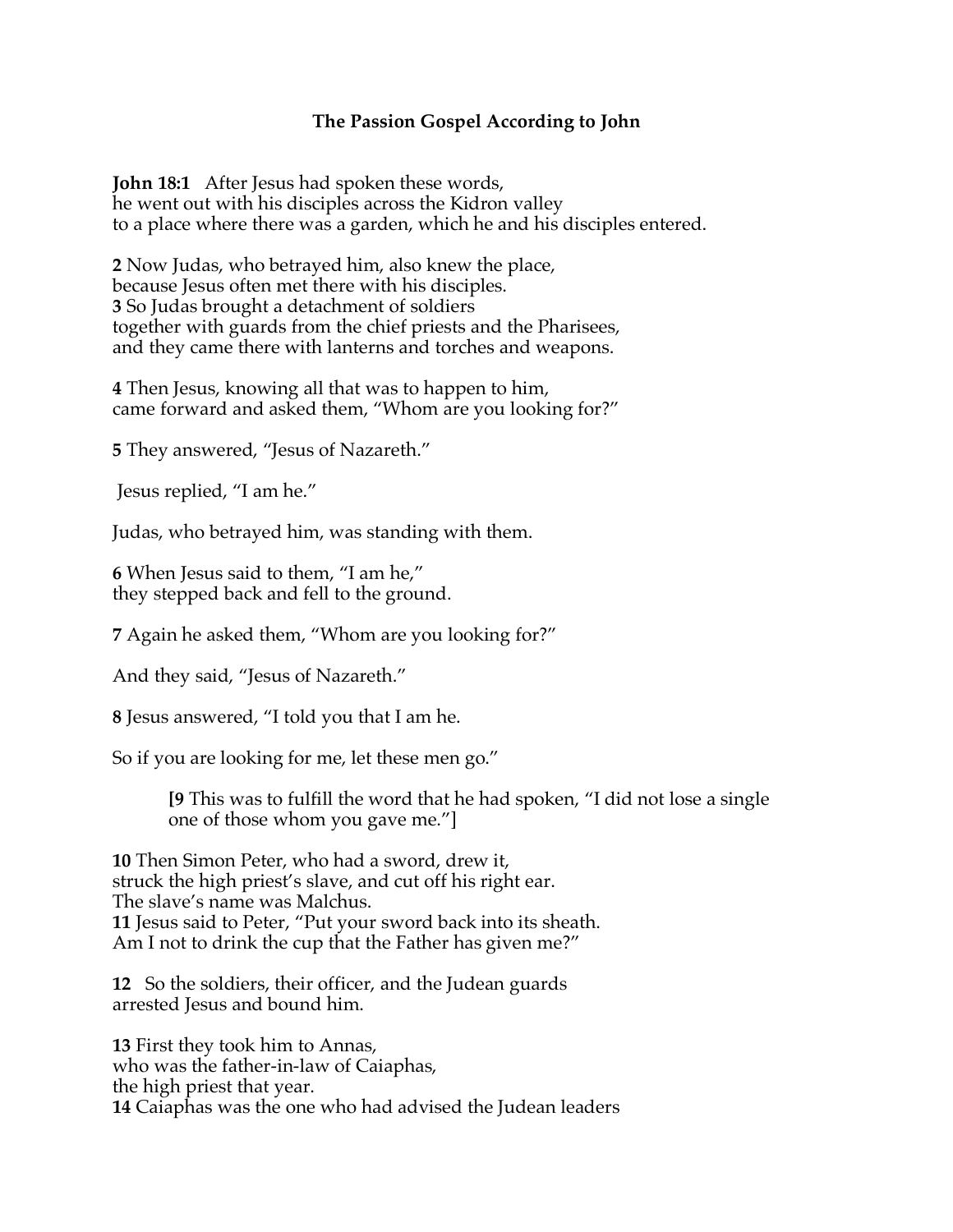that it was better to have one person die for the people.

**15** Simon Peter and another disciple followed Jesus. Since that disciple was known to the high priest, he went with Jesus into the courtyard of the high priest, **16** but Peter was standing outside at the gate. So the other disciple, who was known to the high priest, went out, spoke to the woman who guarded the gate, and brought Peter in.

**17** The woman said to Peter, "You are not also one of this man's disciples, are you?" He said, "I am not."

**18** Now the slaves and the guards had made a charcoal fire because it was cold, and they were standing around it and warming themselves. Peter also was standing with them and warming himself.

**19** Then the high priest questioned Jesus about his disciples and about his teaching.

**20** Jesus answered, "I have spoken openly to the world; I have always taught in synagogues and in the temple, where all the Judeans come together. I have said nothing in secret. **21** Why do you ask me? Ask those who heard what I said to them; they know what I said."

**22** When he had said this, one of the guards standing nearby struck Jesus on the face, saying, "Is that how you answer the high priest?"

**23** Jesus answered, "If I have spoken wrongly, testify to the wrong. But if I have spoken rightly, why do you strike me?"

**24** Then Annas sent him bound to Caiaphas the high priest.

**25** Now Simon Peter was standing and warming himself. They asked him, "You are not also one of his disciples, are you?" He denied it and said, "I am not." **26** One of the slaves of the high priest, a relative of the man whose ear Peter had cut off, asked, "Did I not see you in the garden with him?" **27** Again Peter denied it, and at that moment the cock crowed.

**28** Then they took Jesus from Caiaphas to Pilate's headquarters. It was early in the morning.

They themselves did not enter the headquarters, so as to avoid ritual defilement and to be able to eat the Passover.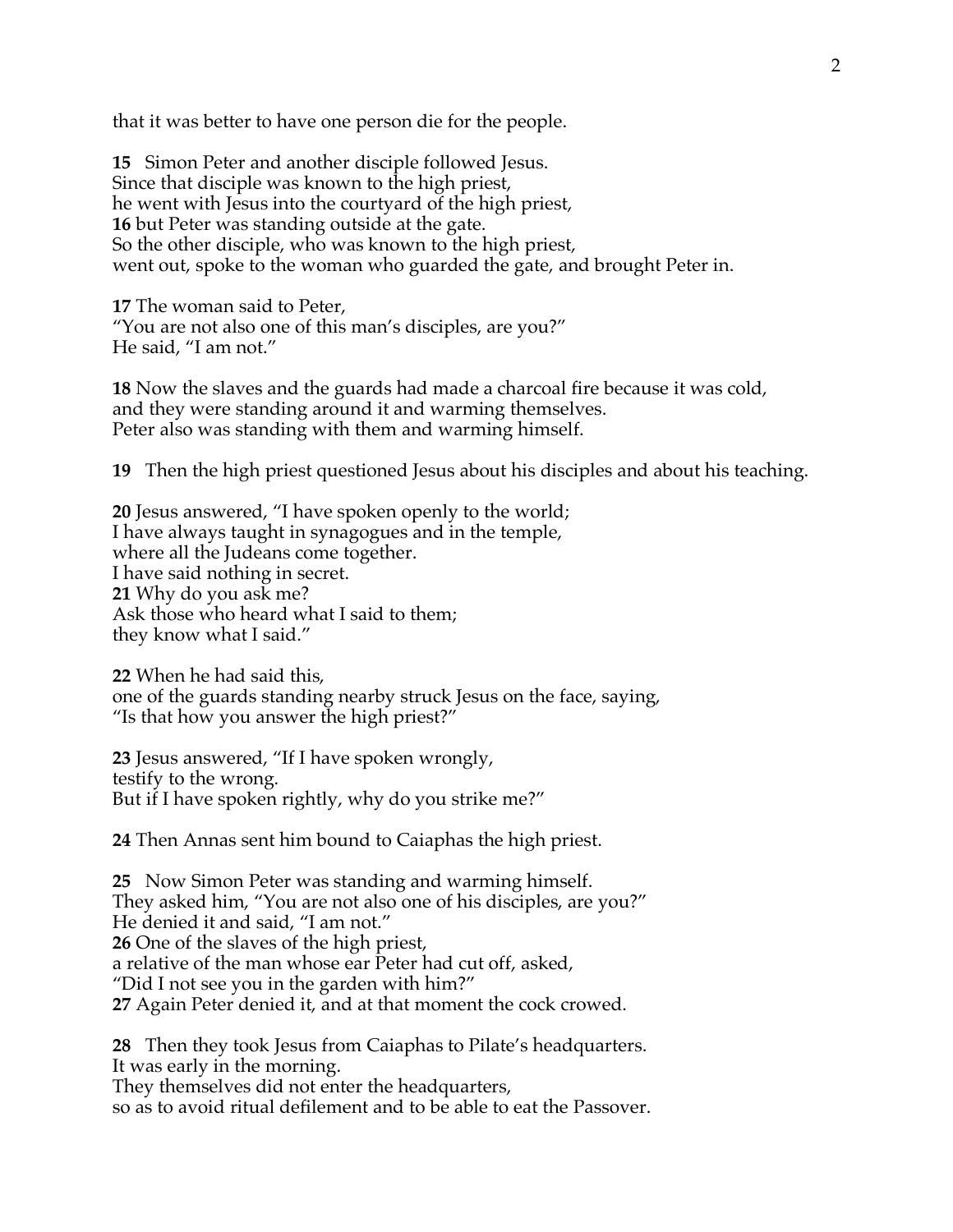**29** So Pilate went out to them and said, "What accusation do you bring against this man?"

**30** They answered, "If this man were not a criminal, we would not have handed him over to you."

**31** Pilate said to them, "Take him yourselves and judge him according to your law." The Judean leaders replied, "We are not permitted to put anyone to death." **32** (This was to fulfill what Jesus had said when he indicated the kind of death he was to die.)

**33** Then Pilate entered the headquarters again, summoned Jesus, and asked him, "Are you the King of the Judeans?"

**34** Jesus answered, "Do you ask this on your own, or did others tell you about me?"

**35** Pilate replied, "I am not a Judean, am I? Your own nation and the chief priests have handed you over to me. What have you done?"

**36** Jesus answered, "My kingdom is not from this world. If my kingdom were from this world, my followers would be fighting to keep me from being handed over to the Judeans. But as it is, my kingdom is not from here."

**37** Pilate asked him, "So you are a king?"

Jesus answered, "You say that I am a king. For this I was born, and for this I came into the world, to testify to the truth. Everyone who belongs to the truth listens to my voice."

**38** Pilate asked him, "What is truth?" After he had said this, he went out to the Judean leaders again and told them, "I find no case against him. **39** But you have a custom that I release someone for you at the Passover. Do you want me to release for you the King of the Judeans?"

**40** They shouted in reply, "Not this man, but Barabbas!" Now Barabbas was a bandit.

**19:1** Then Pilate took Jesus and had him flogged.

**2** And the soldiers wove a crown of thorns and put it on his head,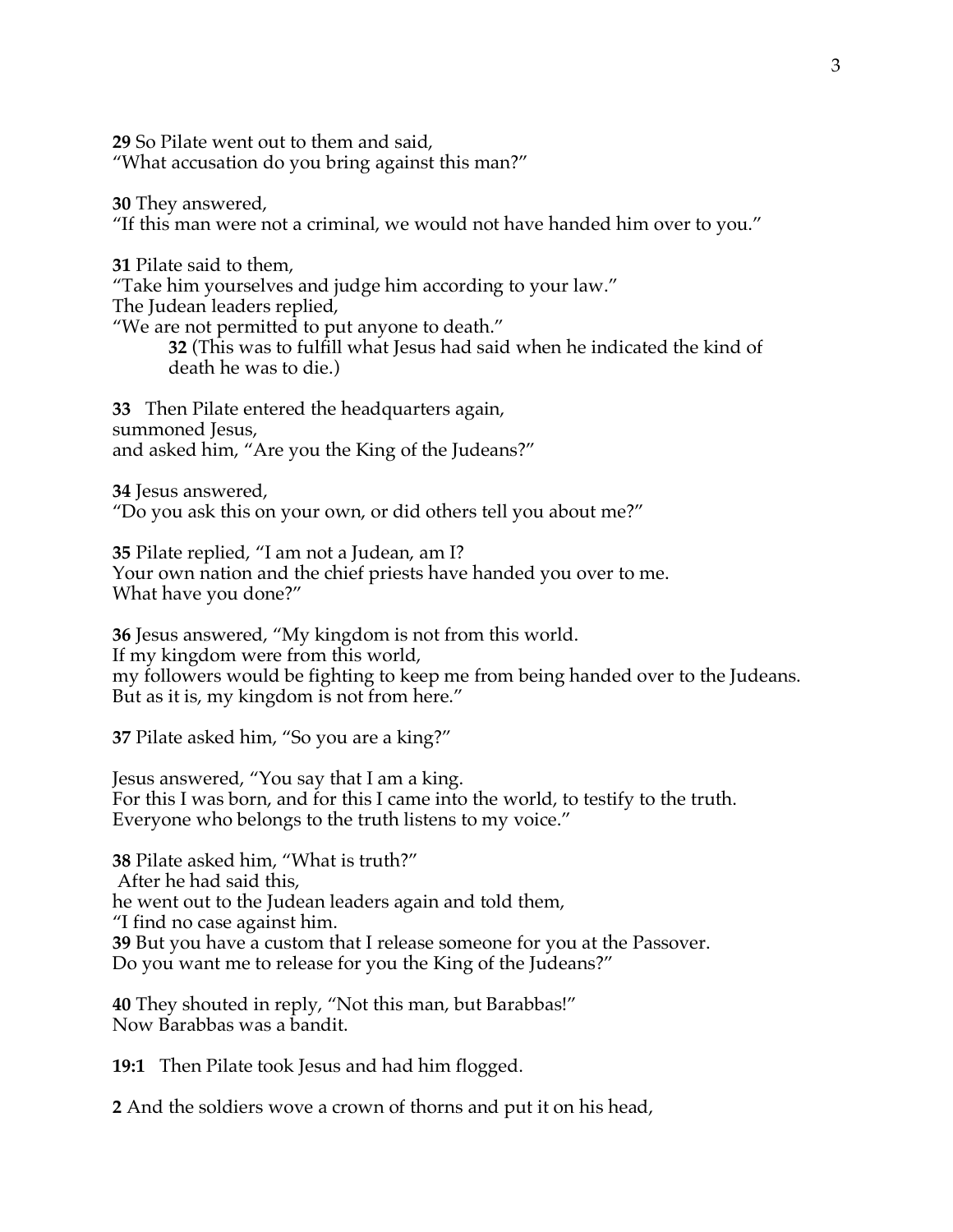and they dressed him in a purple robe. **3** They kept coming up to him, saying, "Hail, King of the Judeans!" and striking him on the face.

**4** Pilate went out again and said to them, "Look, I am bringing him out to you to let you know that I find no case against him."

**5** So Jesus came out, wearing the crown of thorns and the purple robe.

Pilate said to them, "Here is the man!"

**6** When the chief priests and the guards saw him, they shouted, "Crucify him! Crucify him!"

Pilate said to them, "Take him yourselves and crucify him; I find no case against him."

**7** The Judean leaders answered him, "We have a law, and according to that law he ought to die because he has claimed to be the Son of God."

**8** Now when Pilate heard this, he was more afraid than ever.

**9** He entered his headquarters again and asked Jesus, "Where are you from?"

But Jesus gave him no answer.

**10** Pilate therefore said to him, "Do you refuse to speak to me? Do you not know that I have power to release you, and power to crucify you?"

**11** Jesus answered him, "You would have no power over me unless it had been given you from above; therefore the one who handed me over to you is guilty of a greater sin."

**12** From then on Pilate tried to release him, but the Judean leaders cried out, "If you release this man, you are no friend of the emperor. Everyone who claims to be a king sets himself against the emperor."

**13** When Pilate heard these words, he brought Jesus outside and sat on the judge's bench at a place called The Stone Pavement, or in Hebrew Gabbatha.

**14** Now it was the day of Preparation for the Passover; and it was about noon.

He said to the Judean leaders, "Here is your King!"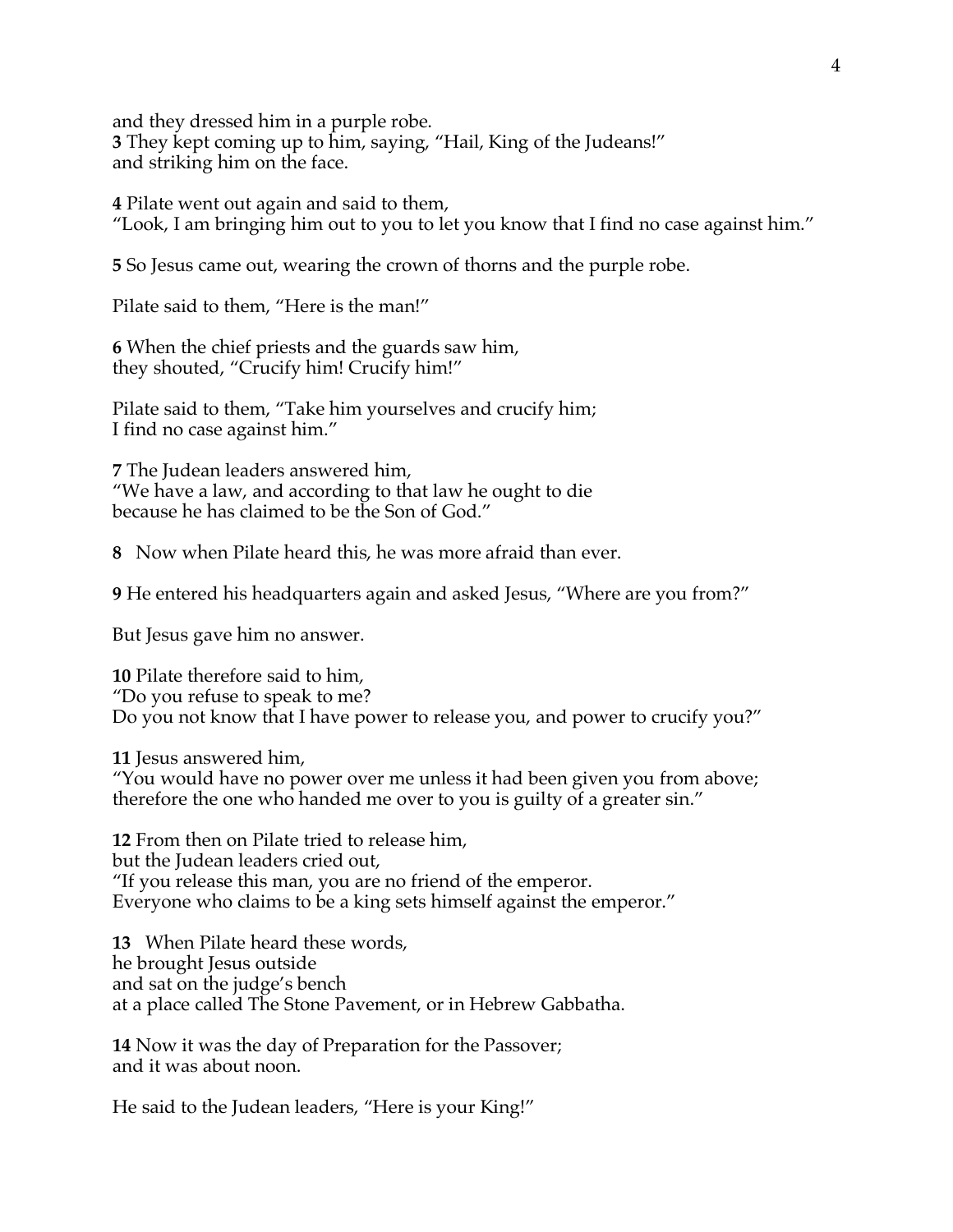**15** They cried out, "Away with him! Away with him! Crucify him!"

Pilate asked them, "Shall I crucify your King?"

The chief priests answered, "We have no king but the emperor."

**16** Then he handed him over to them to be crucified.

So they took Jesus; **17** and carrying the cross by himself, he went out to what is called The Place of the Skull, which in Hebrew is called Golgotha. **18** There they crucified him, and with him two others, one on either side, with Jesus between them.

**19** Pilate also had an inscription written and put on the cross. It read, "Jesus of Nazareth, the King of the Judeans."

> **20** Many of the Judeans read this inscription, because the place where Jesus was crucified was near the city; and it was written in Hebrew, in Latin, and in Greek.

**21** Then the chief priests of the Judeans said to Pilate, "Do not write, 'The King of the Judeans,' but, 'This man said, I am King of the Judeans.'"

**22** Pilate answered, "What I have written I have written."

**23** When the soldiers had crucified Jesus,

they took his clothes and divided them into four parts, one for each soldier. They also took his tunic;

(now the tunic was seamless, woven in one piece from the top).

**24** So they said to one another,

"Let us not tear it, but cast lots for it to see who will get it."

(This was to fulfill what the scripture says,

"They divided my clothes among themselves,

and for my clothing they cast lots.")

**25** And that is what the soldiers did.

Meanwhile, standing near the cross of Jesus were his mother, and his mother's sister, Mary the wife of Clopas, and Mary Magdalene. **26** When Jesus saw his mother and the disciple whom he loved standing beside her, he said to his mother, "Woman, here is your son."

**27** Then he said to the disciple, "Here is your mother."

And from that hour the disciple took her into his own home.

**28** After this, when Jesus knew that all was now finished, he said (in order to fulfill the scripture), "I am thirsty."